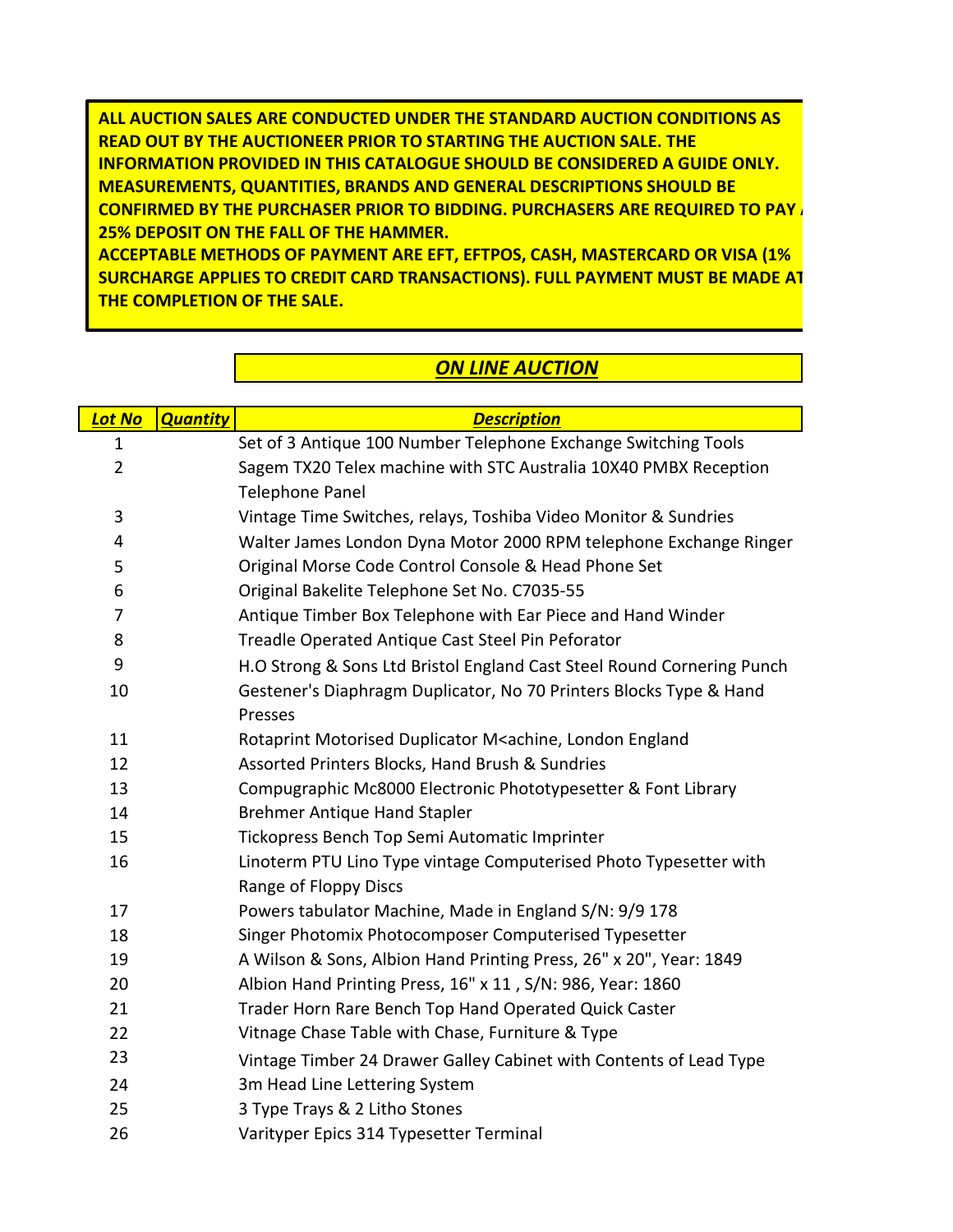| 27 | Wharfedale Stop Cylinder Press - Dawsonn, Payne & Elliot              |
|----|-----------------------------------------------------------------------|
| 28 | American Lead & Rule Cutter                                           |
| 29 | Hamilton Vintage Timber 20 Drawer Galley Cabinet & Contents Lead      |
|    | <b>Type</b>                                                           |
| 30 | Rouse Lead & Rule Cutter                                              |
| 31 | Timber Hand Operated Sausage Flattening Press                         |
| 32 | Monotype Composition Keyboard                                         |
| 33 | Imperial Manual Typewriter & Dictograph Telephone Handset             |
| 34 | Solid Timber Double Pedestal Desk                                     |
| 35 | Vitnage Chase Table with Chase, Furniture & Type                      |
| 36 | Vitnage Chase Table with Chase, Furniture & Type                      |
| 37 | Post Office Printing Block                                            |
| 38 | <b>Block &amp; Anderson Spirit Duplicator</b>                         |
| 39 | Library of Reference Books                                            |
| 40 | 3 Assorted Letter Press Chase, Furniture & Quoins & Chase Rack        |
| 41 | Steel Chase Rack & 9 Chase with Furniture & Quoins                    |
| 42 | The Model No. 3 Vintage Hand Operated Printing press, S/N: 660        |
| 43 | Adana Hand Operated Bench Top Printing Press, 8" x 5"                 |
| 44 | Adana Hand Operated Bench Top Printing Press, 6" x 3"                 |
| 45 | Kelsey & Co Bench Top Hand Printing Press                             |
| 46 | Collection of Embossing Blocks, Type & Sundries                       |
| 47 | Vintage Timber Double Galley Cabinet & Contents of Lead Type          |
| 48 | 2 Vintage Timber 6 Drawer Type Cabinets                               |
| 49 | 3 Inking Heads in Timber Cabinets                                     |
| 50 | Vintage Timber Screen Printer & Carry Case                            |
| 51 | 2 Vintage Timber 6 Drawer Type Cabinets                               |
| 52 | Vintage Timber Galley Cabinet                                         |
| 53 | John Sands Pty Ltd Vintage Carry File Case & Lead Rule Cutter         |
| 54 | The Chandler & Price Hand Proofing press Circa Late 1800's, Cleveland |
|    | Ohio, Cast Steel Frame & Timber Cabinet, Tray of Timber Type          |
| 55 | Quantity Printers Display Blocks, Samples & News Paper Cuttings       |
| 56 | Vintage Mustang Mailer Pavyer Printing Machine Works                  |
| 57 | Underwood Vintage Manual Typewriter                                   |
| 58 | Smith Corona Early Electric Typewriter                                |
| 59 |                                                                       |
|    | Data General Nova 4 Vintage Tape Drive Computer Monitor & Keyboard    |
| 60 | Varityper Headliner 820 Type Setting Machine with Varityper Embossing |
|    | Typewriter                                                            |
| 61 | 2 IBM & Sdler Electric Typewriters                                    |
| 62 | Nikkei Vintage Typewriter                                             |
| 63 | Compugraphic Editwriter 7300S Computerised Typesetting Machine with   |
|    | Range of Floppy Discs                                                 |
| 64 | 2 Vintage & Glass Display Cases                                       |
|    |                                                                       |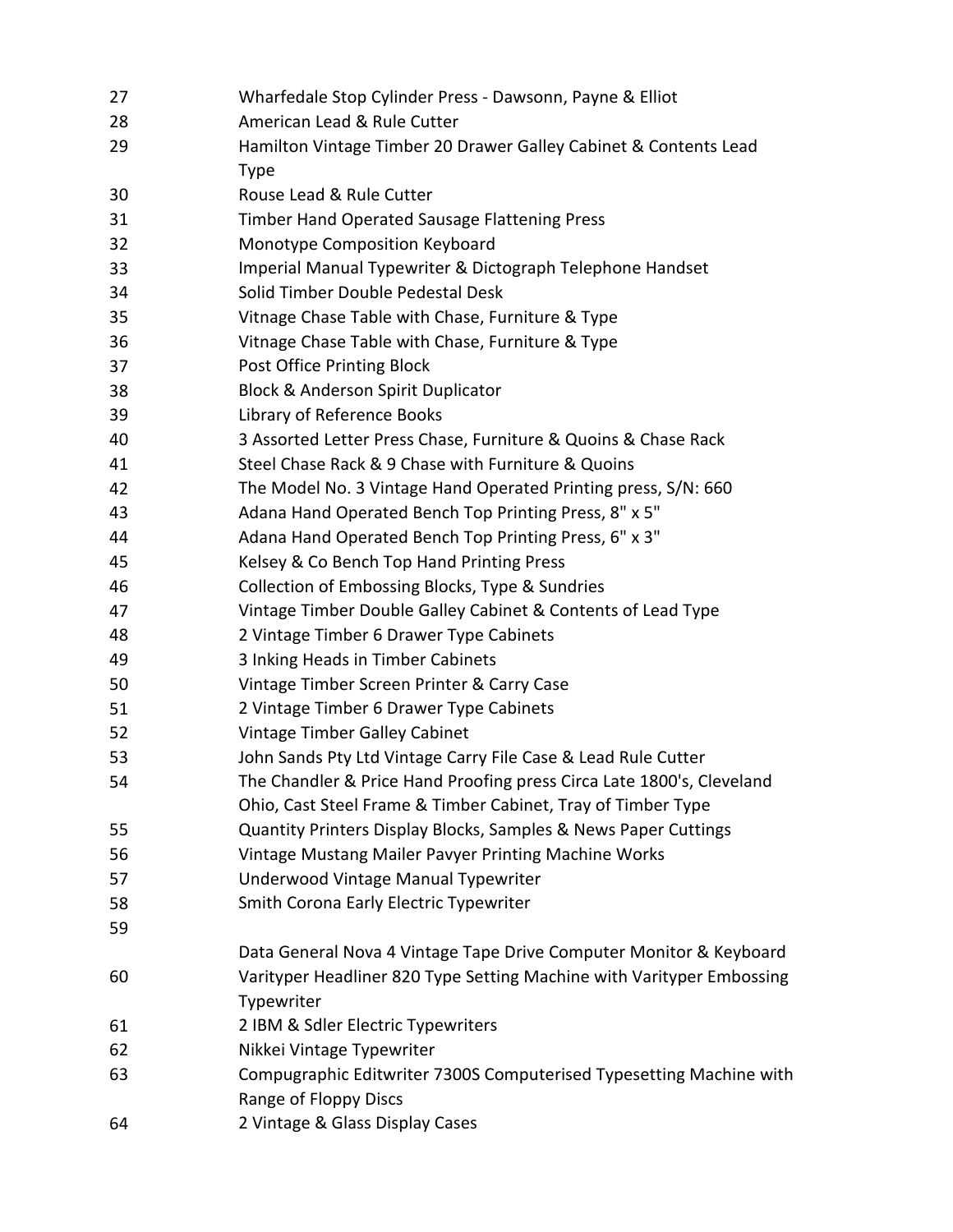| 65 | The Protectograph Antique Hand Operated Cheque Writer, Todd<br>Protectograph Co Rochester, New York |
|----|-----------------------------------------------------------------------------------------------------|
| 66 | Brunsviga & Facit Manual Typewriters                                                                |
| 67 | Underwood Universal Manual Typewriter with Adler Portable Electric                                  |
|    | Typewriter                                                                                          |
| 68 | Barityper Model: 160 Vintage Bench Top Embossing Typewriter & Kodak                                 |
|    | Carablade Portable Projector                                                                        |
| 69 | Addressograph Class 600 Bench Top Envelope Stamping Machine                                         |
| 70 | Addressograph Class 350 Stamping Machine                                                            |
| 71 | Roneo Model 750 Duplicator, 240 Volt Motorised & Stand                                              |
| 72 | Mimepgraph No 72 Duplicator, By A.B. Dick Company Hand Operated                                     |
| 73 | Gestetner Vintage Office Duplicator, Hand Operated                                                  |
| 74 | Marsh Vintage Bench Top Stencil Machine & Kodak Projector                                           |
| 75 | Alex Cowan & Sons 750mm Treadle Operated Cast Steel Frame Pin                                       |
|    | Perforator                                                                                          |
| 76 | 2 Solid Timber Bookshelves                                                                          |
| 77 | Hand Operated Hot Foil Stamping Press                                                               |
| 78 | 4 Assorted Electric Melting Furnaces                                                                |
| 79 | 3 Craft Paper Dispensers                                                                            |
| 80 | 2 Solid Timber Binders Tables & Straight Line Cutter                                                |
| 81 | Automark High Speed Book Cover Gold Blocking Machine, Gold Foil &                                   |
|    | Manual, Model: EDA, 240 Volt                                                                        |
| 82 | Adana "Five-Three' 5" x 3" Hand Printing Press                                                      |
| 83 | Fuji SuperFax 1000 Electronic Stencil Cutting Machine                                               |
| 84 | Motorised Semi Automatic Folding Machine                                                            |
| 85 | Vintage Gents of Leicester Master Clock Regulator                                                   |
| 86 | Solid Timber Vintage 2 Bay Compositors Bench with Timber Drawer and                                 |
|    | Contents of Lead Type                                                                               |
| 87 | Solid Timber Vintage Single Bay Compositors Bench & Contents of Lead                                |
|    | <b>Type</b>                                                                                         |
| 88 | Vintage Timber 20 Drawer Galley Cabinet                                                             |
| 89 | Magnificent Vintage Timber 3.2m Bench with Understorage Shelf                                       |
| 90 | Vintage Timber 24 Drawer Type Cabinet                                                               |
| 91 | Timber Spacer Storage Rack & Contents Lead Spacers                                                  |
| 92 | Salter No.55 Vintage Clockface Scales                                                               |
| 93 | 4" Vice, Ammunition Boxes & 300mm x 450mm Litho Stone                                               |
| 94 | Solid Timber Vintage 4 Bay Compositors Bench with Timber Deawer and<br>Contents of Lead Type        |
| 95 | Large Quantity of Printers Paper Stock                                                              |
| 96 | 7 Bays of Clicklock Paper Stock Shelving                                                            |
| 97 | Steel Double Galley Cabinet & Contents Lead Blocks, Type, Furniture &                               |
|    | Quoins                                                                                              |
| 98 | Quantity Assorted Lead & Steel Type, Furniture & Quoins                                             |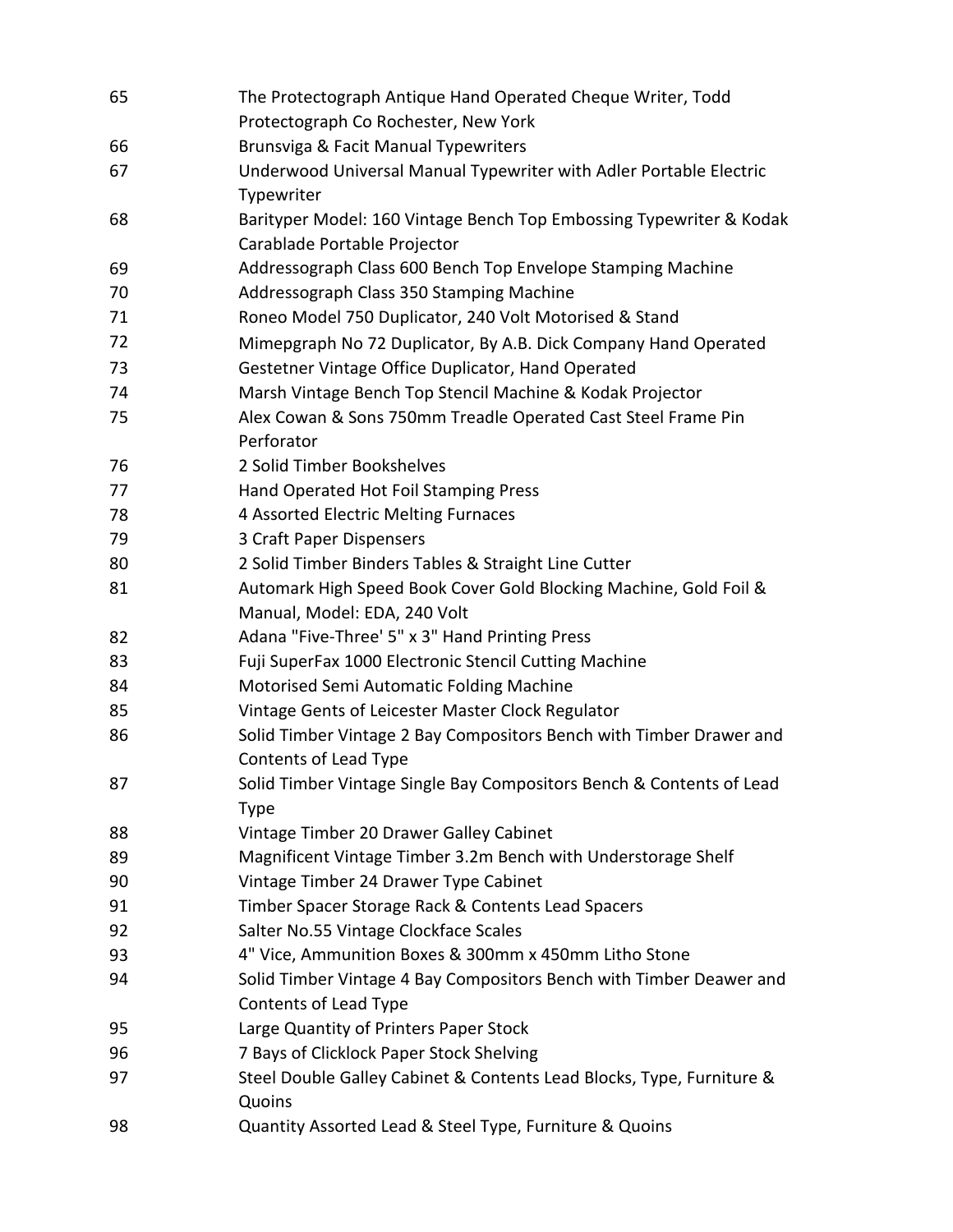| 99  | Bacher Printers height Gauge                                                                |
|-----|---------------------------------------------------------------------------------------------|
| 100 | Vintage 15" Hand Inking Roller                                                              |
| 101 | 5 Cabinets of Light Weight Furniture, Lead & Timber Spaces                                  |
| 102 | 6 Assorted Type Gauges                                                                      |
| 103 | Vandercook 15" x 20" Vintage Hand Operated Model: SP-15, S/N: 27750                         |
| 104 | Ronai 25" x 35" Vintage Hand Operared Proofing Press                                        |
| 105 | 5 Cabinets of Light Weight Furniture, Lead & Timber Spaces                                  |
| 106 | Timber Furniture Rack & 9 Boxes of Furniture                                                |
| 107 | Box of Lightweight Furniture                                                                |
| 108 | <b>Quantity Printers Inks &amp; Trolley</b>                                                 |
| 109 | Western Manufacturing - The British G4 No. 64 Compositors Saw, 415<br>Volt                  |
| 110 | Korrex 34" x 42" Motorised Proofing Press, 415 Volt with Rollers                            |
| 111 | Miehle Letterpress Printng Machine, 415 Volt                                                |
| 112 | Linotype 78 Typecasting Machine with 40 Magazines & Contents Brass<br>Mats - Operational    |
| 113 | Adana Model: 3 8" x 5" Hand Printing Press                                                  |
| 114 | Ludlow Hot Metal Casting Machine, S/N: M16315 (Appears to be<br>Operational)                |
| 115 | 4 Metal Face Type Cabinets & Contents of Significant Quantity of Brass<br><b>Type Faces</b> |
| 116 | Collection of Type Gauges - Approx 20                                                       |
| 117 | 4 Steel Assorted Galley Cabinets & Large Quantity Lead Type                                 |
| 118 | Quantity of Lead Spacers & Timber Cabinet                                                   |
| 119 | Industrial 36" (900mm) x 34" (860mm) Proofing Press, Hand Operated,                         |
|     | Electric Inking, 240 Volt                                                                   |
| 120 | 10 Assorted Hand Inking Rollers                                                             |
| 121 | Paper Stock, Large Quantity & 3 Storage Cabinets                                            |
| 122 | Metal Type Assortment, Large & Small                                                        |
| 123 | Adana Eight-Five 8" x 5" Hand Printing Press & Chase                                        |
| 124 | 3 Presco No 204S & 204SL Timber & Lead Spacer Cabinet & Contents                            |
| 125 | Heidelberg T-Model Blackball Platen Printing Press, S/N: 33784E                             |
| 126 | 10 Letter Press Numbering Boxes                                                             |
| 127 | Heidelberg T-Model Blackball Platten Printing Press, S/N: 34663E                            |
| 128 | Embossograph Model 1152 Embossing Machine with Large Quantity<br><b>Brass Lettering</b>     |
| 129 | Chandler & Price Treadle Platten Press, 14" x 10"                                           |
| 130 | Eagle Hawk Treadle Operated Platten Press - Damaged                                         |
| 131 | Litho Printers Stone 400mm x 700mm x 70mm thick                                             |
| 132 | Vintage Timber Galley Cabinet with Timber Spaces                                            |
| 133 | 3 Trays Timber Block Type                                                                   |
| 134 | 3 Trays Timber Block Type                                                                   |
| 135 | 3 Trays Timber Block Type                                                                   |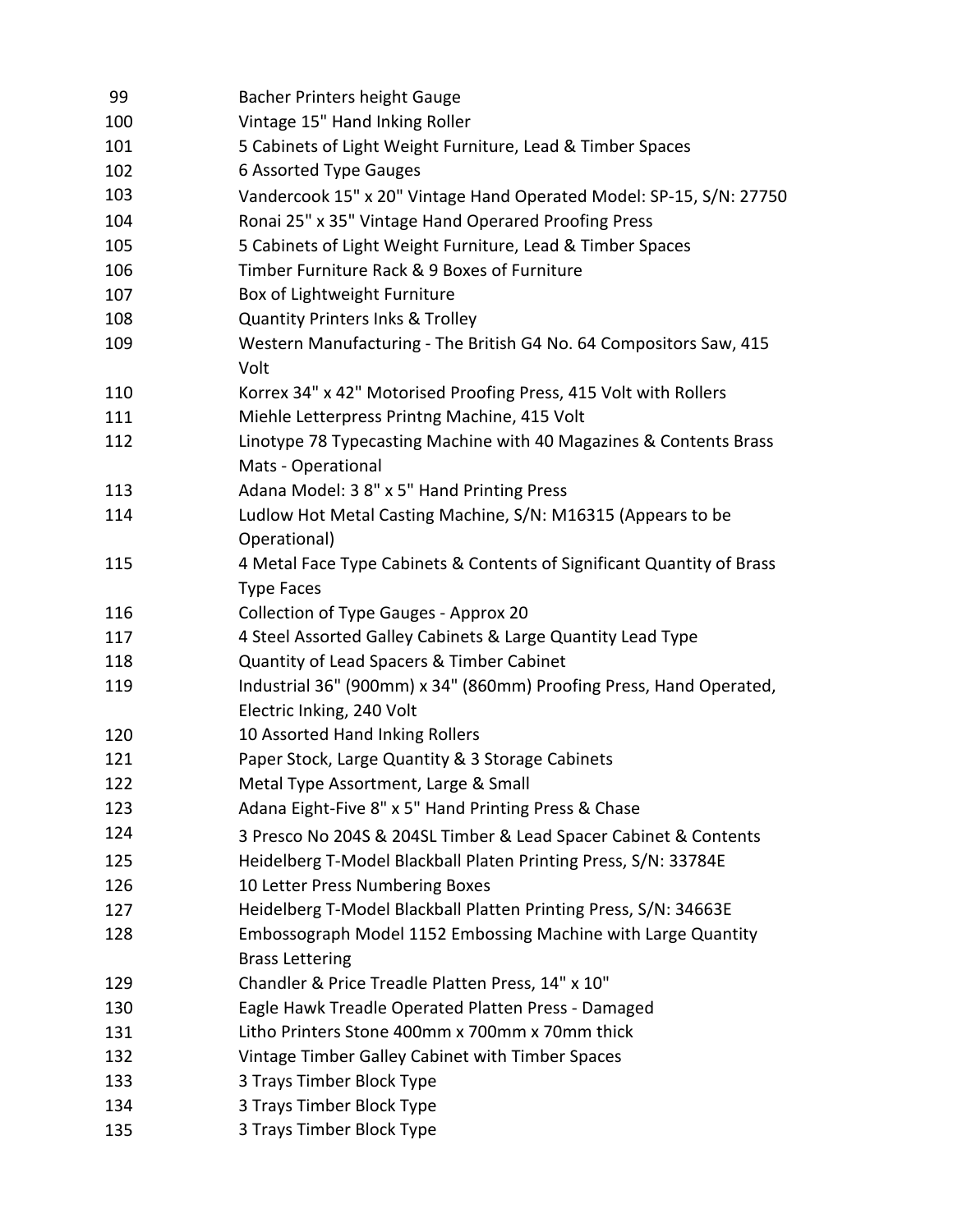| 136 | 3 Trays Timber Block Type                                    |
|-----|--------------------------------------------------------------|
| 137 | 3 Trays Timber Block Type                                    |
| 138 | 3 Trays Timber Block Type                                    |
| 139 | 3 Trays Timber Block Type                                    |
| 140 | 3 Trays Timber Block Type                                    |
| 141 | 3 Trays Timber Block Type                                    |
| 142 | 3 Trays Timber Block Type                                    |
| 143 | 3 Trays Timber Block Type                                    |
| 144 | 3 Trays Timber Block Type                                    |
| 145 | 3 Trays Timber Block Type                                    |
| 146 | 3 Trays Timber Block Type                                    |
| 147 | 3 Trays Timber Block Type                                    |
| 148 | 3 Trays Timber Block Type                                    |
| 149 | 3 Trays Timber Block Type                                    |
| 150 | 3 Trays Timber Block Type                                    |
| 151 | 3 Trays Timber Block Type                                    |
| 152 | 3 Trays Timber Block Type                                    |
| 153 | Adana Eight-Five 8" x 5" Hand Printing Press & Chase         |
| 154 | 5 Presco Cabinets with Light Weight Spaces                   |
| 155 | Setzmaschine Typograph Model B Early Model Line Type Casting |
|     | Machine, S/N: 3722                                           |
| 156 | <b>Adana No 2 Hand Printing Press</b>                        |
| 157 | Metal Type & Spaces - Assorted                               |
| 158 | Vintage Solid Timber 3m Bench                                |
| 159 | Tray of Large Metal Type                                     |
| 160 | Tray of Large Metal Type                                     |
| 161 | Tray of Large Metal Type                                     |
| 162 | Tray of Large Metal Type                                     |
| 163 | 18 Trays of Large Metal Type (Contents of Cabinet)           |
| 164 | 18 Trays of Large Metal Type (Contents of Cabinet)           |
| 165 | 18 Trays of Large Timber Type (Contents of Cabinet)          |
| 166 | 4 Trays of Large Metal & Timber Type                         |
| 167 | Trays of Large Metal & Timber Type                           |
| 168 | 3 Steel Galley Cabinets & Timber Trays                       |
| 169 | 2 Trays Large Timber Type                                    |
| 170 | Leader Lead & Rule Cutter                                    |
| 171 | <b>Adana No 2 Hand Printing Press</b>                        |
| 172 | 4 Trays of Assorted Metal Type                               |
| 173 | Large Tray of Timber Type                                    |
| 174 | 2 Trays of Metal Type                                        |
| 175 | 4 Trays of Timber Type                                       |
| 176 | Stirling Raised Printing Machine, 240 Volt                   |
| 177 | 3 Trays Large Metal & Timber Type                            |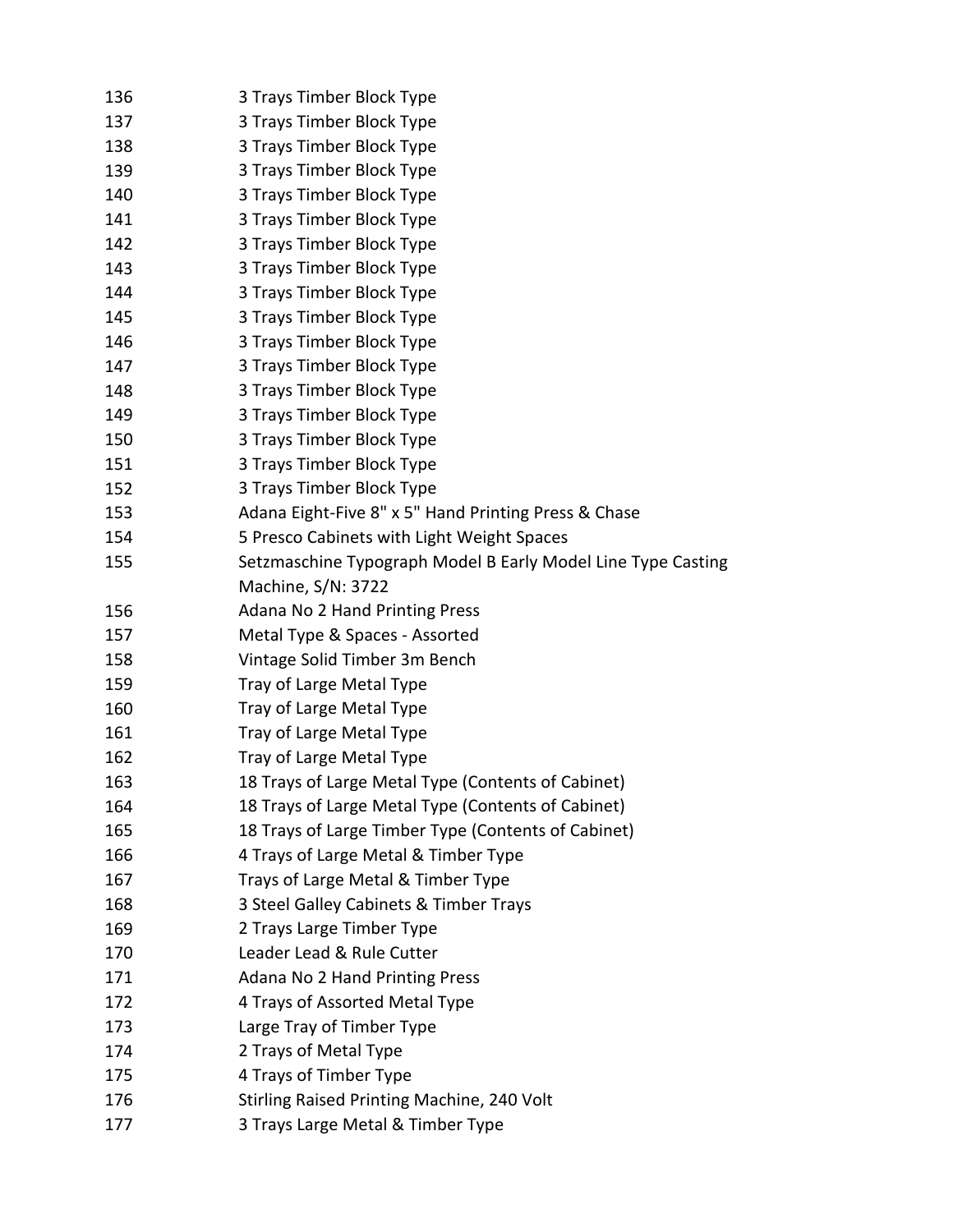| 178 | Presco Cabinet & Contents Light Weight Furniture                                                  |
|-----|---------------------------------------------------------------------------------------------------|
| 179 | Large Assortment of Brass Fonts & Spacers                                                         |
| 180 | <b>Rotary Mitre Trimmer</b>                                                                       |
| 181 | Adana Eight-Five 8" x 5" Hand Printing Press & Chase                                              |
| 182 | Adana Eight-Five 8" x 5" Hand Printing Press & Chase                                              |
| 183 | Linotype Model 48 Type Casting Machine, S/N: 14677 with 4 Magazines                               |
| 184 | Linotype Model 48 Type Casting Machine, S/N: 16131 with 4 Magazines                               |
| 185 | Linotype Model 8 Type Casting Machine, S/N: 31564 with 3 Magazines                                |
| 186 | Intertype Type Casting Machine, S/N: 23852 with 4 Magazines                                       |
| 187 | Linotype Model 14 Type Casting Machine, S/N: 37992 - Incomplete                                   |
| 188 | Little John Proofing Press 480mm x 1080mm, Hand Operated, Electric                                |
|     | Inking, 240 Volt                                                                                  |
| 189 | Western Proofing Press, 365mm x 830mm Hand Operated, Electric                                     |
|     | Inking, 240 Volt                                                                                  |
| 190 | Diamond English 1050mm Motorised Paper Guillotine, 415 Volt                                       |
| 191 | H.O. Strong & Sons 22" Guillotine, Hand Operated Fly Wheel Cast Steel                             |
| 192 | Elrod Strip Casting Machine - Incomplete                                                          |
| 193 | Winters 26" Hand Operated Paper Guillotine                                                        |
| 194 | <b>Thompson Auto Platten Printing Press</b>                                                       |
| 195 | Intertype Type Casting Machine - Incomplete                                                       |
| 196 | 5 Timber 8 Drawer Galley Cabinets of Brass Fonts                                                  |
| 197 | Timber 95 Drawer Linotype Matrix Cabinet                                                          |
| 198 | Contents of Brass Matrices - Approx 900-1200kgs (Bidders to confirm)                              |
| 199 | 2 x 8 Drawer Brass Matrix Cabinets & Contents                                                     |
| 200 | Solid Timber 155 Drawer Brass Font Cabinet                                                        |
| 201 |                                                                                                   |
|     | Contents of Brass Matrices - Approx 900-1200kgs (Bidders to confirm)                              |
| 202 | Eickhoff Proofing Press, Hand Operated Model: IBSM, S/N: 11621,<br>428mm x 630mm, Electric Inking |
| 203 | Compositors Bench 1400mm x 1000mm x 60mm Thick Cast Steel Top                                     |
|     | with Timber Base                                                                                  |
| 204 | Monotype Composition Caster Type Casting Machine No. R06444                                       |
| 205 | Ludlow Typograph Type Casting Machine                                                             |
| 206 | Monotype Super Caster Machine, S/N: 71561                                                         |
| 207 | Manual 500mm Paper Guillotine, Cast Steel                                                         |
| 208 | Pearl 12" x 7" Platten Press, Treadle Operated                                                    |
| 209 | Chandler & Price 18" x 12" Platten Press - Incomplete                                             |
| 210 | Chandler & Price 15" x 10" Platten Press                                                          |
| 211 | Arab 12" x 9" Platten Press, Treadle Operated                                                     |
| 212 | Pearl 9" x 6" Platten Press, Treadle Operated, Incomplete                                         |
| 213 | Arab 14" x 9" Platten Press                                                                       |
| 214 | Halifax 15" x 10" Platten Press, Treadle Operated                                                 |
| 215 | Arab 15" x 10" Platten Press, Treadle Operated                                                    |
|     |                                                                                                   |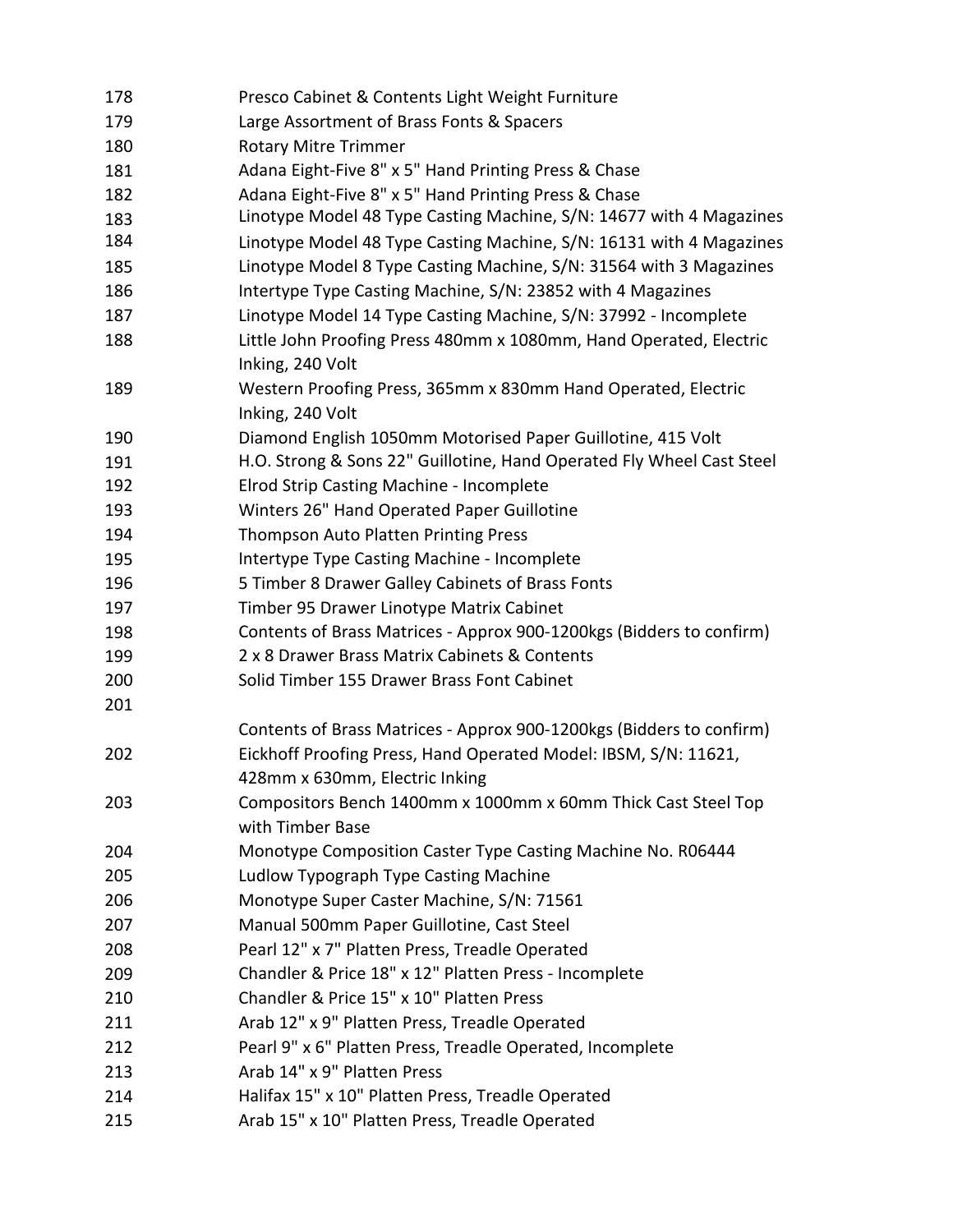| 216 | Arab 15" x 10" Motorised Platten Press                                  |
|-----|-------------------------------------------------------------------------|
| 217 | Copper 14" x 9" Platten Press                                           |
| 218 | Chandler & Price 15" x 10" Platten Press, Treadle Operated              |
| 219 | Diaden 11" x 7" Platten Press, Treadle Operated                         |
| 220 | 3 Assorted Trim Saws                                                    |
| 221 | 9 Ludlow Typograph Type Casting Machines                                |
| 222 | Ludlow Type Casting Machine with Water Chiller, S/N: 6461               |
| 223 | 8 Assorted Type Gauges                                                  |
| 224 | Multigraph AM 1250 Offset Printing Press                                |
| 225 | 2 Large Numbering Boxes                                                 |
| 226 | 5 Double Sided Galley Cabinets & Contents of Lead Rules & Spacers -     |
|     | Approx 500kg (Bidders to Confirm)                                       |
| 227 | 4 Type Cabinets & Contents of Lead Type                                 |
| 228 | 4 Type Cabinets & Contents of Lead Type                                 |
| 229 | 5 Adana Hand Printing Presses                                           |
| 230 | 4 Adana Hand Printing Presses                                           |
| 231 | Metal Type Cabinet, 2 Bay, 40 Drawer & Contents Lead Type               |
| 232 | 50 Trays of Assorted Lead Type                                          |
| 233 | 16 Trays of Assorted Lead Type                                          |
| 234 | Library of Books & Manuals - 1 Pallet                                   |
| 235 | Model Railway Trains, Engines, Carriages & Parts - 7 Boxes              |
| 236 | Monotype Composition Caster with Manual                                 |
| 237 | 30 x 9Kg Lead Mono Bars & 3 Moulds, Approx 270Kg                        |
| 238 | Selection of Monotype Composition Caster Keybars - 40 Boxes             |
| 239 | Quantity of Cornerstone Quoins - Approx 200                             |
| 240 | Monotype Supercaster Machine, S/N: 71068                                |
| 241 | Monotype Supercaster Machine, S/N: 71580                                |
| 242 | Quantity of Monotype Matrices, Frames & Spare Parts (Contents of Rack)  |
| 243 | Cabinet and Contents of Monitype Keybars, Keypads & Moulds              |
| 244 | 6 Type Cabinets of Metal Type - Lead Alloy                              |
| 245 | Steel Galley Cabinet with Rare Small & Large Type Metal                 |
| 246 | 860 Sets of Mono Type Super Caster, Matrices, Original Mono Type        |
|     | Corporation - London England each Set Labelled with Font & Point Size - |
|     | Possibly an Original Master Library (s)                                 |
| 247 | Quantity Moulds to Suit Monotype Supercaster - Approx 60                |
| 248 | 4 Boxes Assorted Monotype Display Matrices                              |
| 249 | Pallet of Assorted Monotype Parts                                       |
| 250 | Japanese Metal Type Sets - Contents 2 Pallets                           |
| 251 | Quantity Brass & Lead Type - Contents 3 Pallets                         |
| 252 | Collection of Composition Moulds, 6-12 Point to Suit Monotype           |
|     | <b>Composition Casting Machines</b>                                     |
| 253 | Collection of Monotype Composition & Supercaster Moulds - Contents of   |
|     | 3 Bays - Approx 80 Boxes                                                |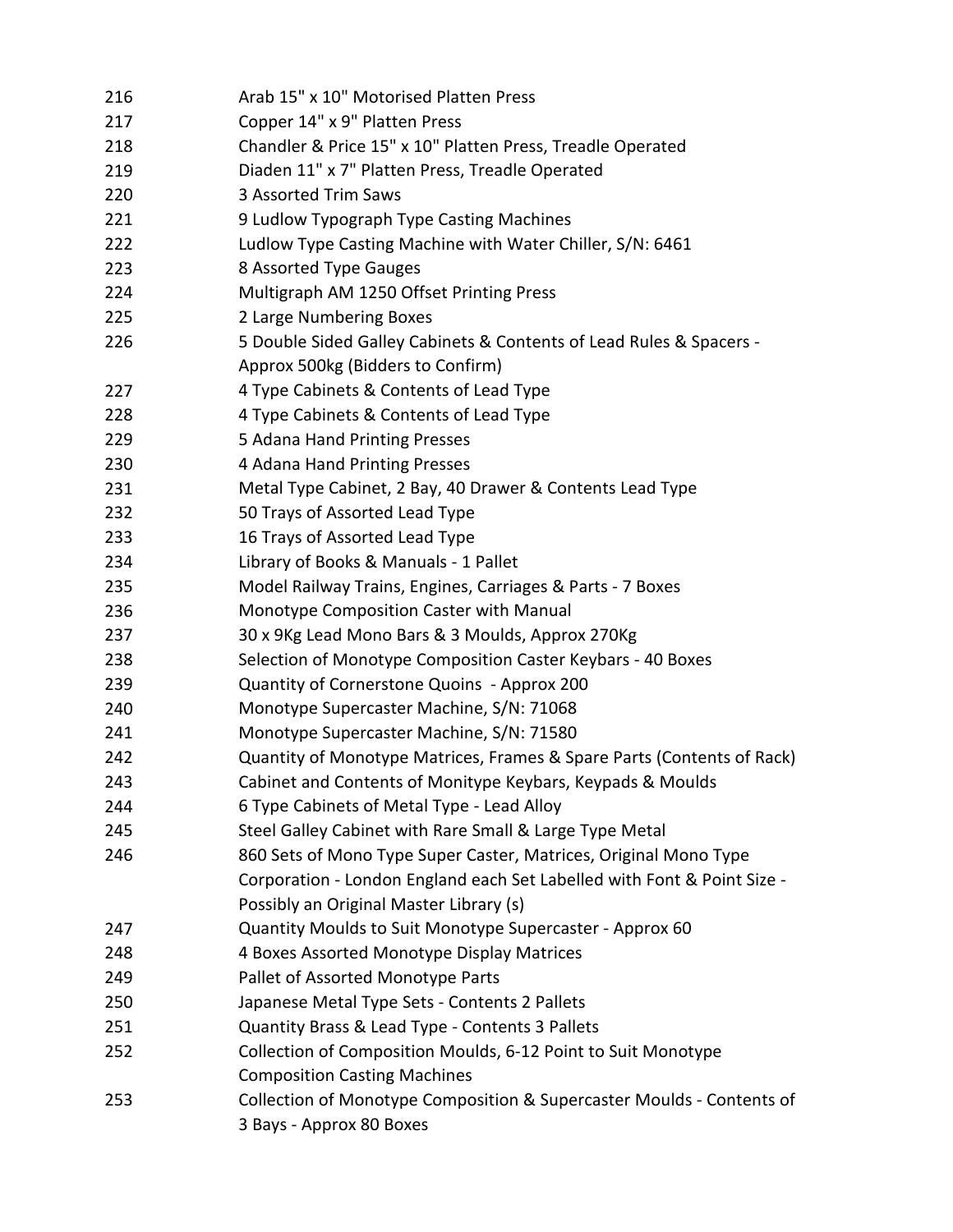| 254 | Monotype Corporation Caster Moulds - Approx 100 Boxes                                      |
|-----|--------------------------------------------------------------------------------------------|
| 255 | 100 Boxes Moulds for Monotype Supercaster                                                  |
| 256 | Pum Assemblies & Spare Parts & Sundries (Contents 2 Bays)                                  |
| 257 | Large Quantity of Printing Machine Spare Parts, Type & Sundries -                          |
|     | Contents of 7 Bays of Shelving                                                             |
| 258 | Galley Type Cabinet & Compositors Bench Top 700mm x 1000mm &                               |
|     | Contents of Spacers & Type                                                                 |
| 259 | 2 Kelvinator Collectable Fridges                                                           |
| 260 | Significant Collection of Monotype Matrices, Moulds & Frames                               |
| 261 | Monotype Keybars & Moulds to Suit Composition Caster & Super Caster<br>(Contents of Shelf) |
| 262 | Monotype Supercaster Rule Line, Furniture Moulds & Composition<br><b>Matrices</b>          |
| 263 | Large Quantity of Assorted Books                                                           |
| 264 | 2 Tilford Plate Glass " HP 3 Plate (Open in Darkness Only) & Quantity                      |
|     | <b>Sundries</b>                                                                            |
| 265 | 5 Monotype Duplex Keyboards, Pedestal & Keybars to Suit & Keypads                          |
|     | (Approx 50 - Contents 3 Bays & Various Pallets)                                            |
| 266 | Quantity Monotype Caster Wedges & Various Type - Strays                                    |
| 267 | Significant Quantity of Monotype Composition Matrices, Contents of 11                      |
|     | Timber Crates & 2 Boxes                                                                    |
| 268 | Collection of Thompson Matrices & Moulds, 9 Trays & 2 Boxes                                |
| 269 | 6 Type Cabinets of Metal Type - Lead Alloy                                                 |
| 270 | Solid Timber Double Bay Galley Cabinet & Contents Lead Type                                |
| 271 | 3 Small Solid Timber Galley Cabinets & Contents Lead Type                                  |
| 272 | Solid Timber Double Bay Galley Cabinet & Contents Lead Type                                |
| 273 | Solid Timber Double Bay Galley Cabinet & Contents Lead Type                                |
| 274 | Solid Timber Double Bay Galley Cabinet & Contents Lead Type                                |
| 275 | Solid Timber Double Bay Galley Cabinet & Contents Lead Type                                |
| 276 | Solid Timber Double Bay Galley Cabinet & 1 Single Bay Galley Cabinet &                     |
|     | Contents Lead Type                                                                         |
| 277 | <b>Quantity of Monotype Compositors Catalogues</b>                                         |
| 278 | 5 x Ludlow Matrix Cabinets & Contents                                                      |
| 279 | Monotype Caster                                                                            |
| 280 | <b>Monotype Composition Caster</b>                                                         |
| 281 | Monotype Super Caster - Not Complete                                                       |
| 282 | 2 x Monotype Casters                                                                       |
| 283 | 7 x Ludlow Matrix Cabinets & Brass Matrices                                                |
| 284 | 7 x Ludlow Matrix Cabinets & Contents                                                      |
| 285 | 8 x Ludlow Matrix Cabinets & Brass Matrices                                                |
| 286 | 9 x Ludlow Matrix Cabinets & Brass Matrices                                                |
| 287 | 8 x Ludlow Matix Cabinets & Brass Matrices                                                 |
| 288 | 9 x Ludlow Matrix Cabinets & Brass Matrices                                                |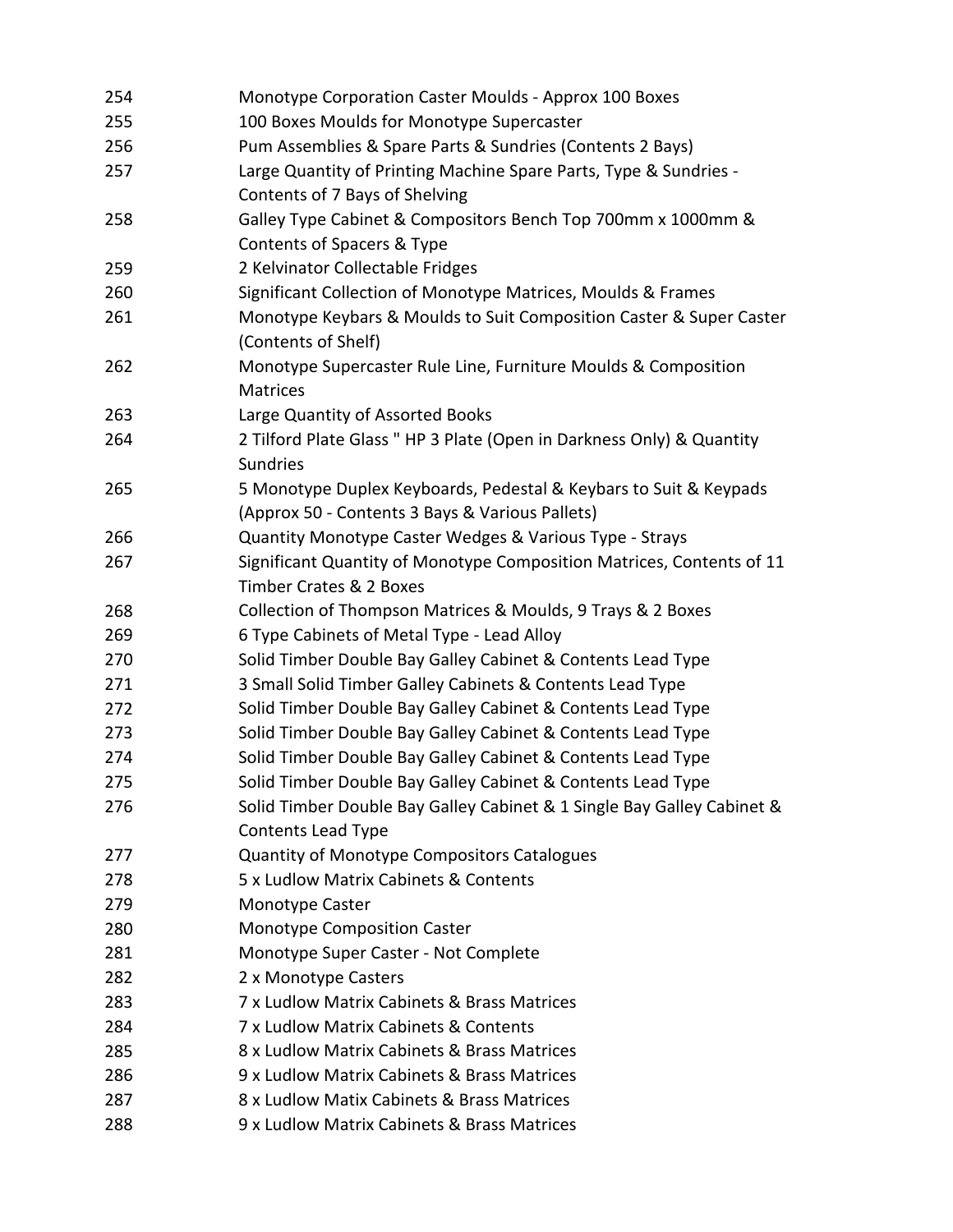| -289 | 5 Ludlow Matrix Cabinets & Brass Matrices   |
|------|---------------------------------------------|
| -290 | 8 x Ludlow Matrix Cabinets & Brass Matrices |